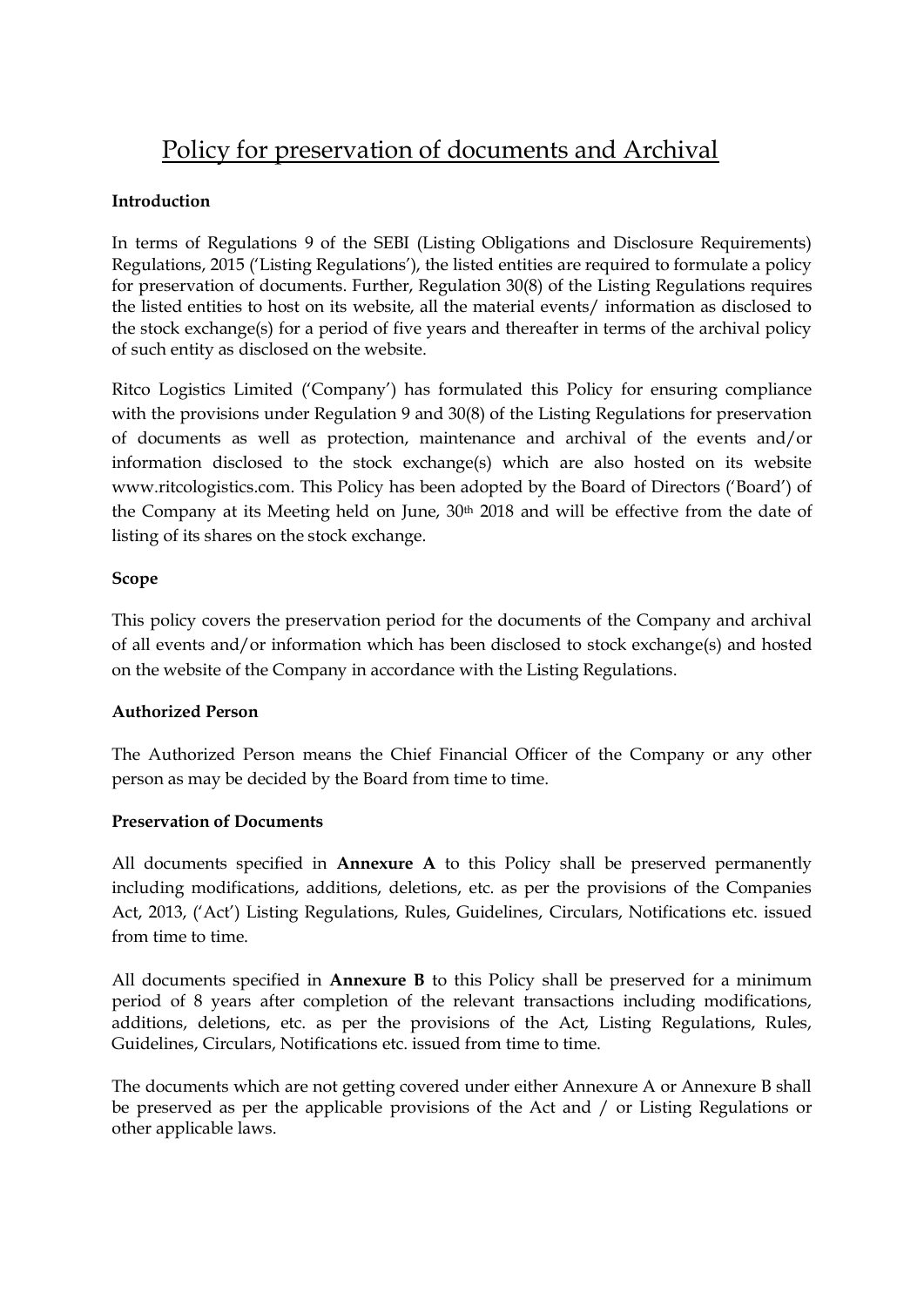These documents may be maintained by the Company in physical and / or electronic mode.

### **Disposal and destruction of documents**

The documents which are not required to be maintained and preserved permanently may be destroyed with the approval of either the Chief Financial Officer or the Company Secretary & Compliance Officer or the relevant functional head.

However, the documents which cannot be destroyed without the approval of the Board of Directors of the Company as per the provisions of the Act or Listing Regulations, a prior approval shall be taken for disposal of such documents. Also, proper records of destruction shall be maintained for the documents so destroyed.

### **Responsibility to review the website and archived documents**

In accordance with the provisions of Regulation 46 (3) of the Listing Regulations, the Authorised Person shall ensure to update any change in the content of the website within two working days of such change. The Authorized person of the Company shall also be responsible for periodic and ongoing review of the contents of the website and keep the information up to date.

#### **Management of archived documents**

The contents with respect to the events or information as disclosed under Regulation 30(8) of the Listing Regulations shall be moved to the archived folder after a period of 5 years from the date on which such disclosures/ announcements were made. The Archived documents will be available in the archived folder for a period of two years. After the expiry of two years, the archived disclosures/ announcements shall be removed from the archived folder of the Company.

### **Authority for approval, review and alteration of Policy**

The Board shall have the authority for approval of this Policy in pursuance to the Listing Regulations. Further, the Board is also authorized to make such alterations to this Policy as considered appropriate, subject, however, to the condition that such alterations shall be in consonance with the provisions of the Listing Regulations.

Any subsequent amendment / modification in the Listing Regulations in this regard shall automatically apply to this Policy.

**For and on behalf of Board of Directors of Ritco Logistics Limited**

**Sd/- Man Mohan Pal Chadha Singh Chairman**

**Date:** June, 30th 2018